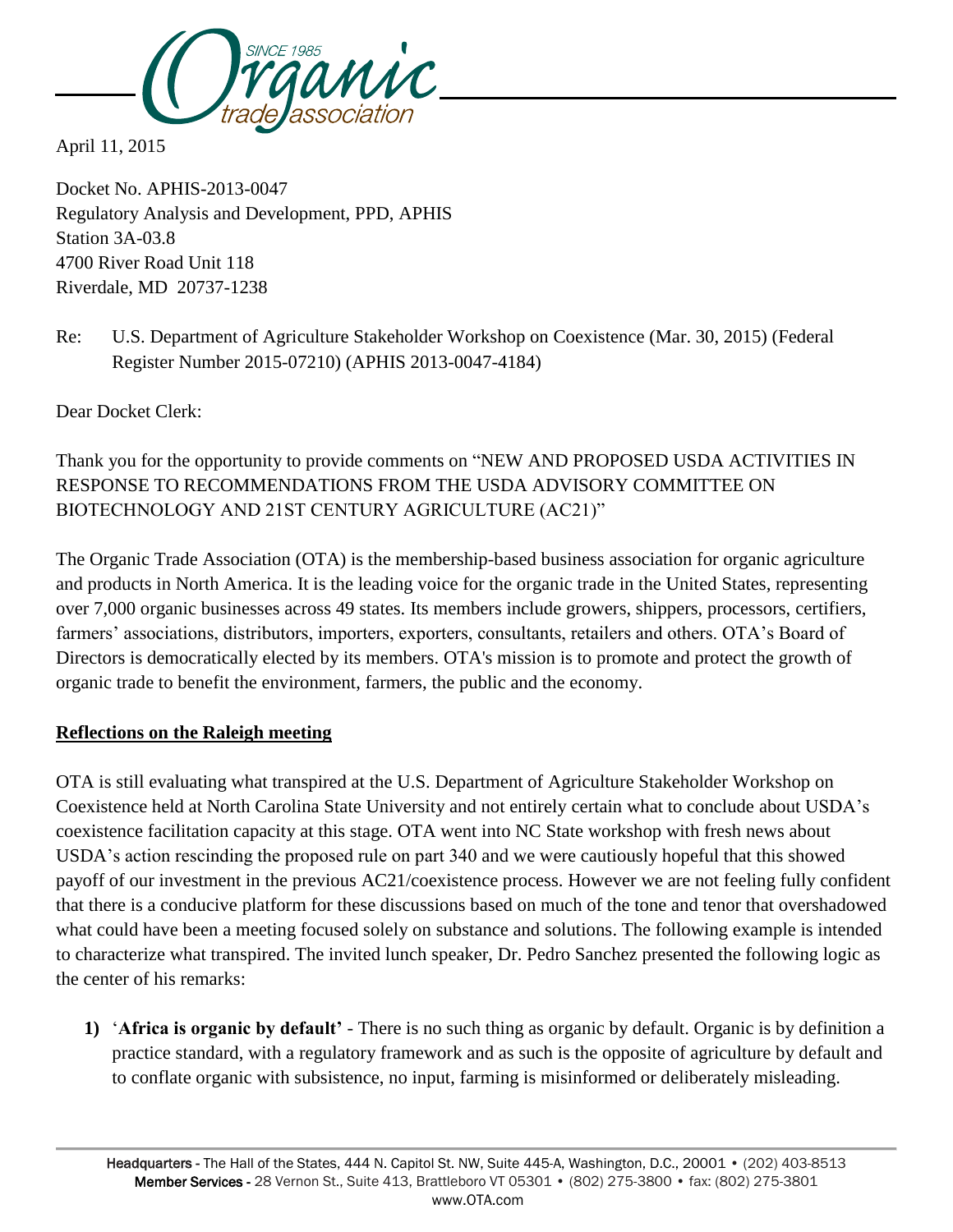

**2) 'The failure of Africa to adopt biotechnology, as opposed to organic contributes to poverty and starvation' –** In fact, there are twice as many acres in the continent of Africa under cultivation with GE crops than under organic certification.

These are of course the opinions of a speaker and we hope not those of USDA but the failure of USDA leadership, to either correct or disavow the statements in its official capacity became very counterproductive to the stated goals of the conference.

## **General Comments**

OTA encourages USDA to keep open a continued comment period. This is an important public-private conversation, not tied to a specific rule-making deadline, and will benefit from an ongoing robust dialog.

OTA believes that restarting the rulemaking process for implementing the Plant Pest Act (aka Part 340), beginning with USDA's upcoming webinars, is the most central component of a meaningful strategy for coexistence going forward. The limitations of the "plant-pest" paradigm will never prevent gene flow, copesticidal damage or secure diverse opportunity for U.S. crop production at home and abroad. The noxious weed authority in the Plant Pest Act was designed to address the full range of adverse agricultural, public health and environmental risks associated with GE crops (7 U.S.C. § 7702 (10) in order to fulfill PPA's purpose to protect agriculture, the environment and economy of the United States [7 U.S.C. § 7701(1)]. We look forward to understanding the specifics of the process for stakeholder involvement to explore a broadened set of factors that USDA-APHIS could consider in its deregulation processes.

Of the ten new proposed USDA activities, OTA identifies the most significant as: those related to the Natural Resource Conservation Service (NRCS); Agriculture Research Service (ARS) practices for protecting germplasm collections; Data collection by Economic Research Service (ERS) and National Agricultural Statistics Service (NASS); and the potential use of Agriculture Marketing Service (AMS) Process Verified Program (PVP).

Additionally OTA proposes that USDA take up consideration of a new proposed activity related to coexistence: Utilize USDA testing laboratory capacity to provide no cost GMO testing for organic and IP growers and handlers in order to reduce the costs of coexistence on those stakeholders. USDA could perform these tests and provide test results directly back to the operator while aggregating confidential data sets to better inform USDA policy.

## **Specific Comments on Proposed Activities**

1. **New Economic Research Service (ERS) study underway on the economic implications of coexistence** ERS is planning to publish a report this year that broadly examines the economic issues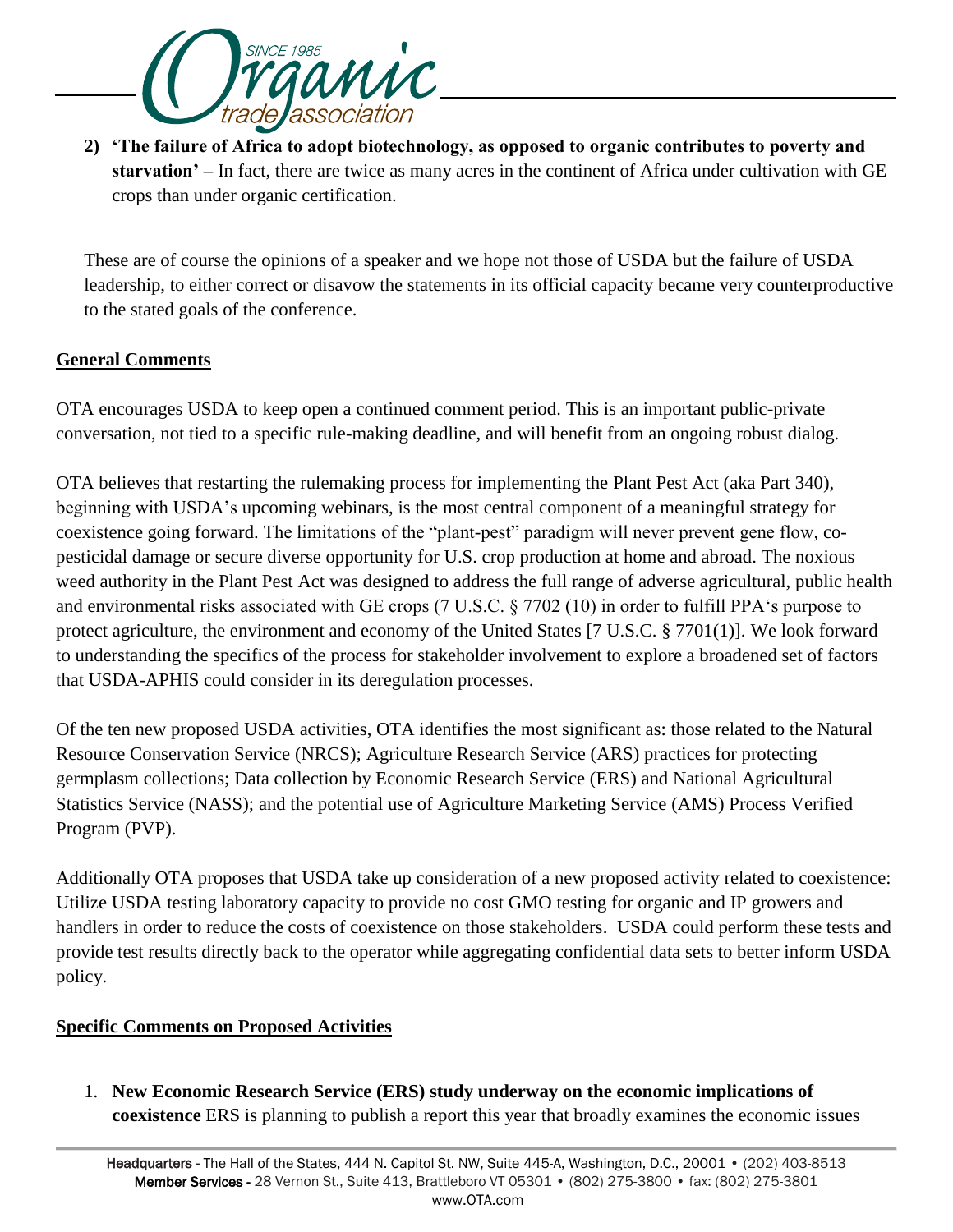

related to coexistence of organic, genetically engineered (GE), and non-GE crop production and processing, including adoption trends for these crops and their identity-preserving differentiated product markets and labels. American consumers continue to fuel a fast-growing market for organic food, as well as a burgeoning market for non-GE conventional products, and there is continued strong domestic and international demand for commodity crop production, much of which involves GE crops. The potential for GE crop production to impose costs on organic and non-GE conventional production, via accidental pollination and other mechanisms, illustrates the problem of coexistence between GEdifferentiated crops.

OTA supports the ERS commitment to publish a report on the economic impacts of coexistence this year, but hopes these efforts are adequately funded and maintain independent scientific integrity. The study analysis should take into account the extent/likelihood that coexistence failures have already inhibited the growth of non-GE production and markets. That is, the apparent current costs of coexistence failures may be misleadingly discounted due to the fact that some amount of non-GE production has already been foregone because non-GE market standards cannot effectively be met in certain parts of country, for certain crops. When the study is published, USDA should follow it up with specific meetings to review the findings and collect input for further actions based on the study. OTA further recommends the economic impact and risks to U.S. farmers for increasing overseas sourcing of organic grains be considered.

2. **Gathering information from farmers about actual economic losses incurred as a result of unintended GE presence** The 2014 Organic Survey is a collaborative effort between USDA's National Agricultural Statistics Service (NASS) and its Risk Management Agency (RMA). The population of interest is those producers certified as meeting the USDA standards for organic production, those exempt from certification, and those transitioning to certified organic production. In the survey, among many other questions, respondents are asked to answer questions related to economic losses received from unintended presence of GMO material in an organic crop produced for sale. Results from the survey will be published on August 31, 2015.

OTA applauds this important and overdue step and if the survey return rate is sufficiently representative it will be a positive accomplishment for USDA's coexistence efforts. USDA should be making a number of plans now for release of the survey results, within which this question will have particular significance. With only one question devoted to a complex set of questions about risk of loss from coexistence failure, there's a lot that this first attempt to collect such data won't immediately tell us. Follow up planning should begin now for analysis, collection of further data and framing of policy questions derived from the data. Budget allocation proposals for these follow-up activities should be put in place immediately. Of particular note, the current survey does not provide for collecting data on costs incurred to reduce the risk of GE contamination. This additional information will be particularly important to integrate into USDA policy analysis.

3. **Development of a USDA Coexistence Education and Outreach Strategy** USDA has developed a draft USDA Coexistence Education and Outreach Strategy. The goal of the strategy is for all producers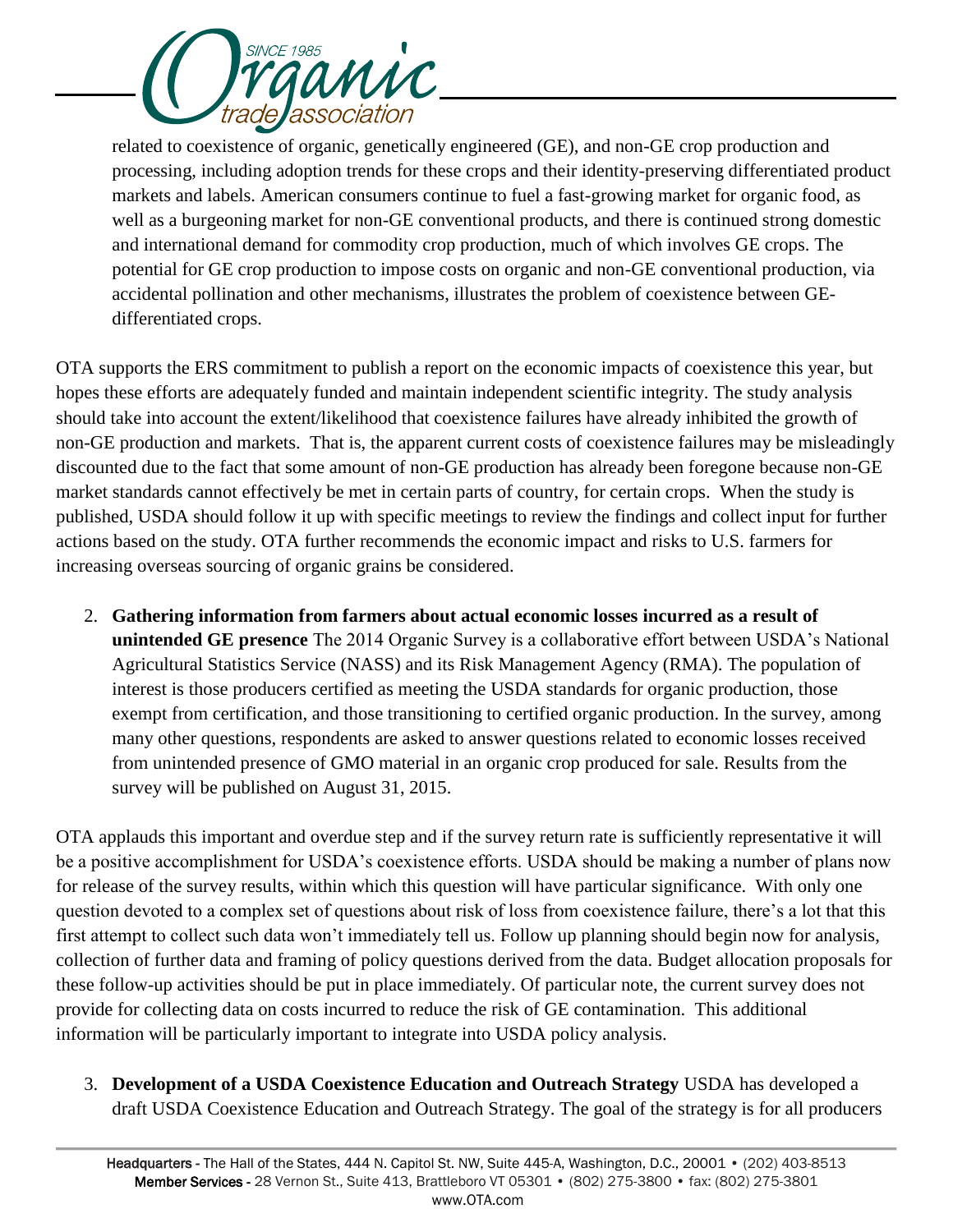

to recognize the interconnectivity of their cropping practices. In addition, several USDA agencies and the private sector have personnel with experience in promoting local voluntary solutions that address gene flow at the county and community level. … USDA will be inviting input and collaborators for the strategy as it is finalized.

OTA supports the stated goal of this activity. It could be a successful strategic anchor if it truly encompasses cropping *systems*, including "interconnectivity" of the embedded practices and technologies associated with GE crops*.* Genetic drift is not the sole coexistence challenge. The co-pesticidal nature of dominant U.S. GE cropping systems produces widespread negative effects (herbicide resistance, herbicide drift, increased toxicity of co-pesticidal technologies and other environmental damages) which must also be addressed by coexistence education and outreach.

4. **Development of updated procedures and best management practices for GE traits in plant germplasm and breeding stocks** The Agricultural Research Service (ARS) is in the process of revising and updating Agency-wide procedures and practices for handling GE traits and unintended presence of the latter in USDA/ARS crop breeding stocks and genebank collections. The procedures and practices focus on the five major crops with widely cultivated varieties that incorporate deregulated GE traits: cotton, maize, soybean, alfalfa, and sugarbeet. These procedures and practices will encompass five major elements: 1. Well-documented, reviewed, and accessible best management practices (BMPs) for maintaining seed purity in both breeding and genebank programs. 2. Testing for purity at critical control points. 3. Mandatory purity testing of new varieties or enhanced germplasm prior to formal release. 4. Guidelines for mitigating the effects of unintended presence of GE traits in breeding stocks and germplasm accessions. 5. Communication strategies for disseminating information about Agency procedures and practices and for handling future occurrences of unintended presence of GE traits.

OTA welcomes the update of procedures and BMPs for preventing introgression of GE traits in plant germplasm and breeding stock. The review and revision of these germplasm protection practices is one the most important outcomes of the 2012 AC21 recommendations. We commend the deliberate actions by ARS to examine these issues and urge that USDA and OMB propose adequate budgetary resources to ensure ongoing success of the effort.

We recommend that USDA communicate opportunities to comment on these specific plans and resource allocations, under ARS stakeholder process and/or the proceedings of the National Genetic Resource Advisory Council (NGRAC).

5. **Work with seed industry on providing additional information to farmers at the point of seed sale.**  USDA is working with the American Seed Trade Association: to ensure the availability of seed to meet grower demand for the GE, identity-preserved non-GE, and organic markets; and to provide additional information to seed purchasers about best production practices for coexistence at the time of seed purchase.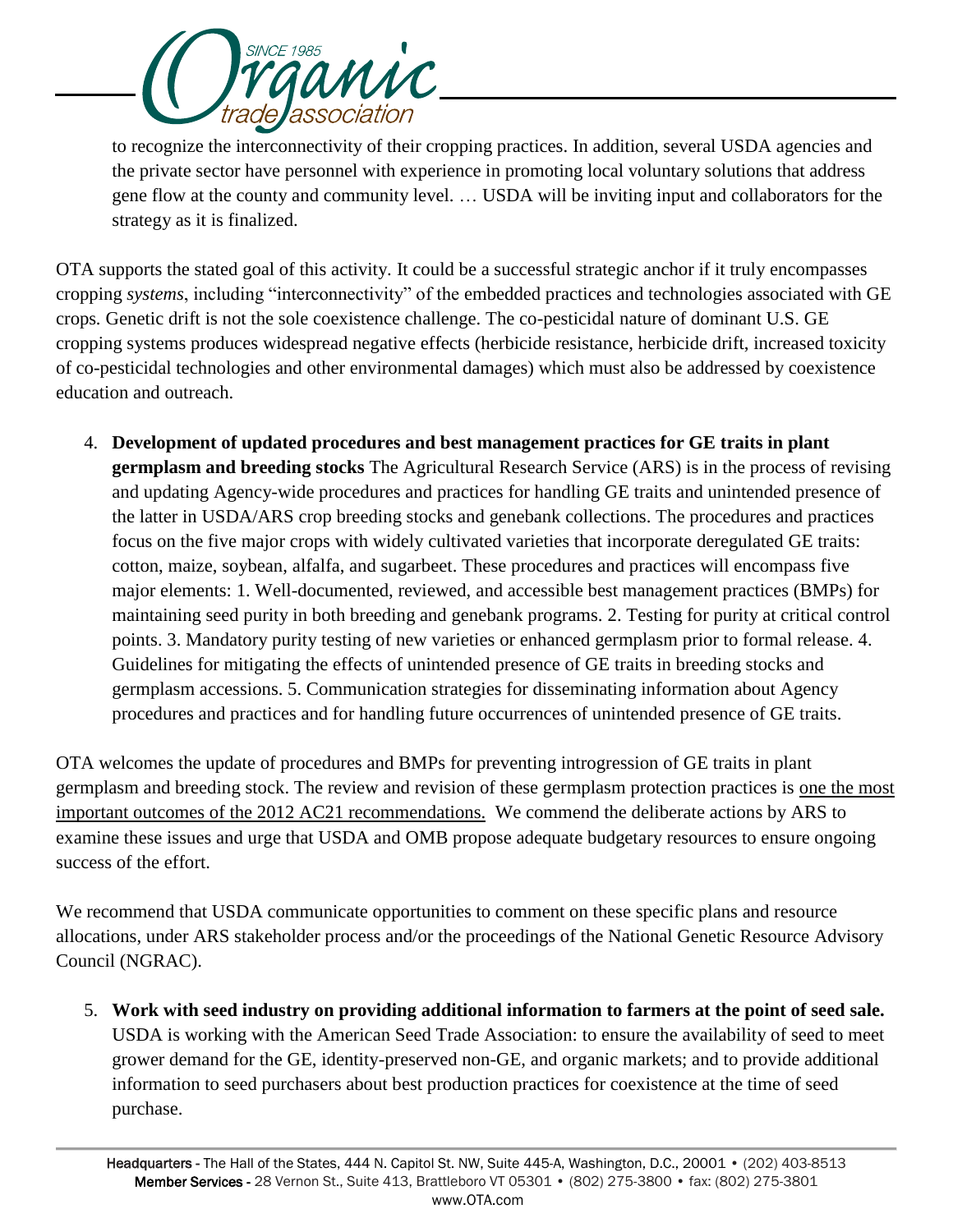

OTA applauds these general goals and the apparent commitment of USDA to begin addressing the extremely difficult specifics. However it is not sufficient for USDA to identify ASTA as the only cooperator in this endeavor. The seed sector is the core challenge for coexistence and should be considered as a primary focus for further efforts, e.g. the next charge to an AC21 or its successor.

6. **Provision of informational materials describing voluntary and outcome based strategies for facilitating production of all types of identity preserved products** Information will be provided about the use of pinning maps, grower zones, screenable markers, pollen-excluding traits, and procedures in place in the organic industry to prevent commingling and unintended presence.

While USDA collation of this information can be a useful product, OTA is uncertain how effective this can be in making serious improvements in coexistence performance. Information on organic growers' practices to reduce contamination risk IS widely available. However they lack matching efforts by GE crop producers and developers to prevent transmission of unintended presence. As stated in prior comments by OTA, extensive effort on merely providing informational materials should not be a high priority. Resources would be better allocated to actual development of new knowledge and more effective practices for markers, pollen-exclusion, etc.

The intent of a paper concerning market thresholds is unclear. Is it primarily for general public knowledge or is it specifically a query for development of public policy options? In either case, it should be based on an extensive canvass of market participants to provide an accurate picture of testing practices and the role of thresholds. Underscoring that coexistence is intended to meet a market preference, exploration of thresholds should be based on just that.

7. **Toolkits providing resources that encourage communication, planning, and crop-specific practices to reduce unintended gene flow or post-harvest mixing, as well as information on contract issues and incentives** USDA will host a new Web site devoted to informational resources about coexistence. The site will consolidate and present coexistence-related information and resources from across all USDA agencies, as well as partners in the States, industry, and scientific communities. Content on the site will help support continued discussion and engagement regarding agricultural coexistence. A series of new factsheets that define agricultural coexistence, explain its importance, and highlight key aspects supporting coexistence in different sectors of U.S. agriculture will be added to the site in the near future. Beyond that, USDA will explore developing additional toolkit products for the Web site that will support ongoing dialogue about coexistence and encourage adoption of best practices. USDA looks forward to expanding the information and resources for the Web site, as well as ideas about additional toolkit products that are needed to help advance coexistence.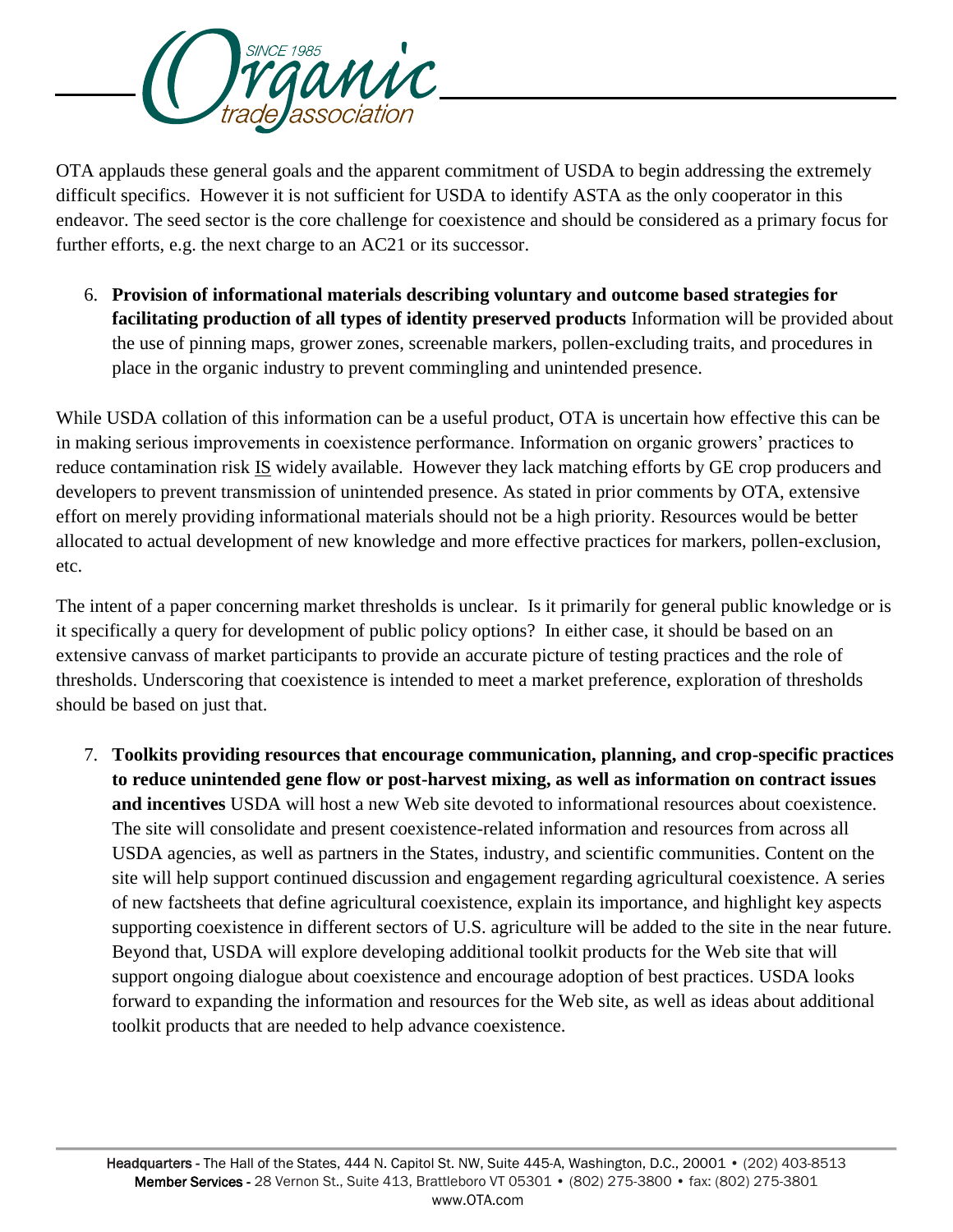

Although this was general concept was endorsed by the AC21 consensus, it still lacks specificity of content. OTA is unsure if there is sufficient useful (and not already easily accessed) content to justify a large use of resources for the outcomes that such "toolkits" might provide.

8. **Potential use of AMS Process Verified Programs to verify non-genetically engineered crops/processes** The USDA Process Verified Program provides companies that supply agricultural products or services the opportunity to assure customers of their ability to provide consistent quality products or services. It is a fee for service program and is limited to programs or portions of programs where specified process verified points are supported by a documented quality management system. The specified process verified points are identified by the supplier. Companies with approved USDA Process Verified Programs are able to make claims associated with their process verified points and their verified process points are documented and available for public view on the AMS website. The USDA Process Verified Program does not relieve the company of meeting regulatory requirements issued by other Federal Departments or USDA Agencies.

OTA is extremely interested in this proposal as it has many potential ramifications, including for the AMS-National Organic Program. Verification of "non-GMO/GE" claims is a highly dynamic marketing phenomenon in its own right. We strongly urge immediate further dialogue on this topic.

First and foremost USDA must not set or allow to be set a standard for "non-GMO" status below the bar which is already set by the National Organic Program in regards to exclusion of GMO technolgies. OTA cannot more strongly state our advice to the department in this regard.

The AMS Process Verified Program can and does often provide meaningful and effective services for consumer transparency and supply chain validation, but we are not sufficiently clear on all aspects of its operation so as to fully evaluate its potential role in this context. For example:

- -We lack information on the oversight and accountability of the AMS PVP.
- -How is quality control of the AMS PVP program reviewed and maintained?
- -How is the fee for its services determined?

-How are overarching criteria established to set baselines for processes that may have multiple parties entering into agreements?

In addition to these questions, we find it problematic that USDA would engage in fee-for-service verification of such claims while parts of USDA (notably FSIS) will still not readily recognize the validity of "non-GMO" claims under the provisions of USDA's own National Organic Program Standard. Those agency inconsistencies need to be resolved before AMS proceeds on any PVP services for "non-GE/GMO" protocols.

9. **USDA's Animal and Plant Health Inspection Service (APHIS) initiative to encourage analyses of, and means to address, coexistence challenges for new products** APHIS could encourage applicants to provide a conflict analysis (CA) prior to or concurrent with submitting a petition for determination of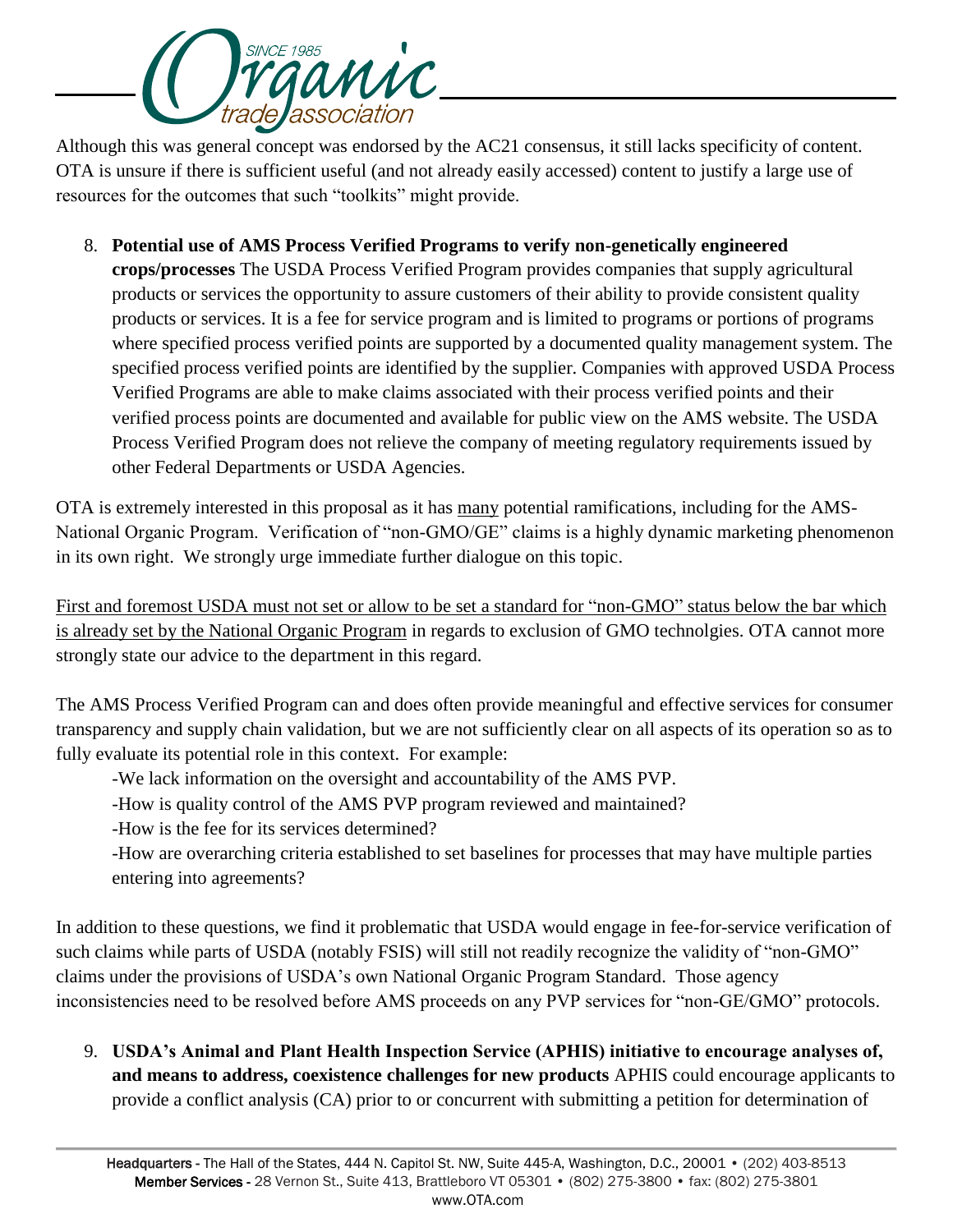

non-regulated status of genetically engineered (GE) plants. The CA could be used by USDA in developing the socio-economic impact portion of a NEPA analysis, helping both to facilitate timely NEPA analysis, and to address a broad range of potential conflicts...

OTA is very interested in this proposal and we believe it is worth further discussion. We are skeptical of its potential efficacy if implemented as a voluntary option for applicants. However, depending on the structure it could begin to provide constructive opportunities for prevention of coexistence failures. To the extent that new GE events are increasingly exempted from USDA oversight, such voluntary Coexistence Analysis could just be an unused and therefore un-useful tool. Viewed as a parallel stream of work to substantive revisions of part 340, a Coexistence Conflict Analysis may in fact prove valuable.

10. **Potential use of conservation programs in some instances to facilitate farmers' measures to promote coexistence** Although AC21 recommended that USDA encourage the development and use of joint coexistence plans by neighboring farmers through crop insurance or conservation incentives, USDA may not currently have the legal authority to directly support and monitor such activities as a general matter. In addition, conservation programs administered by Natural Resources Conservation Service (NRCS), and the practices used to implement conservation, must focus on natural resource concerns. Although genetic isolation is not a natural resource concern, there may be occasional opportunities where producers can mutually achieve conservation and coexistence goals.

OTA looks forward to detailed participation in the examination of potential uses of NRCS programs to facilitate coexistence. Functional coexistence must include addressing the collateral, non-genetic unintended negative effects of GE crop systems. These collateral effects (e.g., increased, more toxic co-pesticidal applications; increased herbicide resistance in weeds) certainly do impact NRCS natural resource concerns (air, water, wildlife, climate) and proactive prevention of these effects should be a clear NRCS priority. OTA believes this is an important discussion to pursue, despite narrow assumptions stated here about NRCS programs' potential utility. Further, while "genetic isolation" is not necessarily an NRCS resource concern, genetic *diversity* is very arguably relevant to NRCS resource concerns. The negative effects of GE cropping systems on genetic diversity of wildlife and habitat is another important but so far neglected aspect of coexistence that USDA should be exploring.

## **Conclusion**

Once again, on behalf of our members across the supply chain and the country OTA appreciates the opportunity to provide comments on "NEW PROPOSED USDA ACTIVITIES IN RESPONSE TO RECOMMENDATIONS FROM THE USDA ADVISORY COMMITTEE ON BIOTECHNOLOGY AND 21ST CENTURY AGRICULTURE (AC21)"

Respectfully submitted,

Laura Batcha CEO / Executive Director